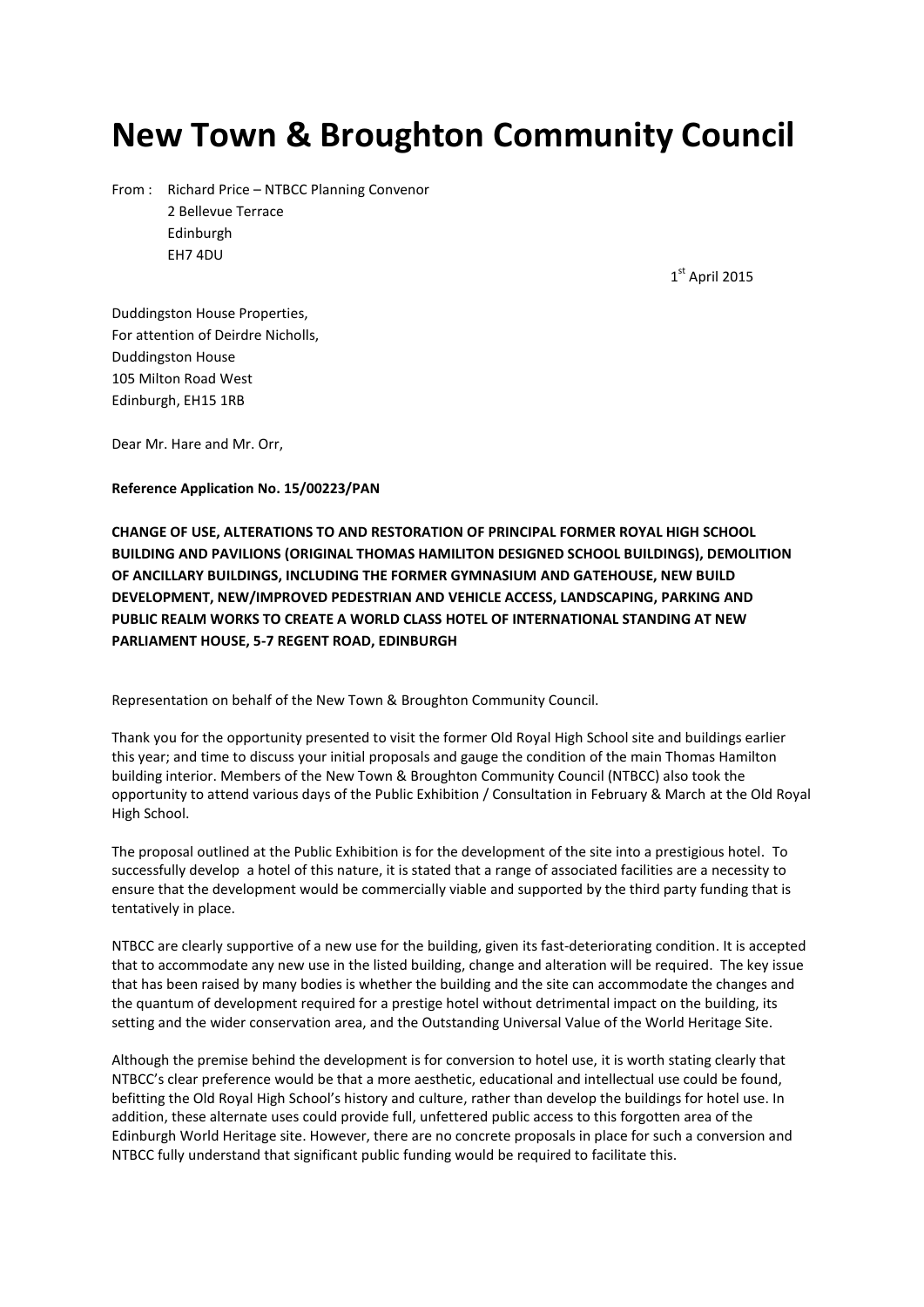We share the Cockburn Association's assertion that a hotel is not a public building; access depends on management policies, which can change. Although the development team have put forward suggestions on how some of these aims could be achieved within the development proposed, this will not be a public building. The presumption will be that visitors will be consumers. Whilst an exclusive hotel is stated to bring significant economic benefits to Edinburgh, given an understanding of the history of how the High School, as a school serving the whole city, this is not an appropriate use for this civic asset. It is unclear what this development would bring enough to the wider Edinburgh community vs. the select few.

Again, we would restate key text from the Cockburn's submission that "Edinburgh's High School building, as a temple to learning, is the architectural pinnacle of this enlightened policy "

However, focusing on the specific proposal, the relationship of the building to its surrounding landscape is fundamental to its setting and its architectural philosophy. The former Royal High School and Calton Hill both sit within the New Town Conservation Area and the buildings within this wider landscape form a significant element of the character and appearance of the conservation area. The landscape character of Calton Hill is significant in its own right, reflected by its SSSI status and its inclusion in the New Town Gardens Historic Garden/ Designed Landscape inventory.

The relationship of the building to the landscape in many ways encapsulates the Outstanding Universal Value of The Old and New Towns of Edinburgh World Heritage Site. Alongside other classical buildings on the hill, it forms a set piece that embodies the 'Athens of the North' concept.

More specifically, comments on the key changes being proposed.

#### 1) **Proposed Demolition of Buildings**

We accept that demolition of some of the later building additions to the site may be necessary. We could support demolition of the gymnasium building and the later single storey blocks if this facilitated a sustainable, long term future for the remaining buildings. This clearly would then provide some scope for new development within the site. The proposed demolition of the entrance lodge, whilst not original, is regretted. It makes a significant contribution to the vista at the foot of the access road to Calton Hill. We believe that new uses could be found for this building preserving the viewpoint from Waterloo Place towards Calton Hill – either by being incorporated into a new development or a separate, standalone function - perhaps as Calton Hill Visitor's Reception / Interpretation area – a facility whose need is acknowledged and supported in your proposal.

We do not fully support the view expressed by other stakeholders that the loss of ancillary listed buildings is "*more contentious and (their) loss could only be considered where the benefits of the wider scheme outweighed the disbenefits of (their) loss."* We do however question whether there has been adequate demonstration as to how the proposed demolitions would be justified in relation to the SHEP tests, which states that "There is, therefore, a presumption against demolition or other works that adversely affect the special interest of a listed building or its setting" and although we acknowledge that Listed buildings will from time to time require alteration and adaptation if they are to remain in beneficial use, we do not believe that this building will be at risk if such alteration and adaptation is unduly constrained.

#### 2) **Alterations**

Regarding the proposed interventions to the listed building, NTBCC accept that alterations will be required for any new use but these should sensitive, sympathetic and above all necessary. Clearly the building(s) will need to evolve and change and it is recognised that some of the interventions would be necessary to improve connectivity both within and external to the building(s) consistent with the new use, including that of a hotel. However, many of the alterations seek to undermine the fundamental architectural philosophy of the building. We support the Cockburn's position that "The beauty of the building lies in the fact that Hamilton successfully adapted the windowless Greek Temple model to a school use. By attempting to impose the requirements of the prestige hotel on the front of the building, such as a grand staircase, window and door openings and conservatories, is to ignore why the building is recognised as Scotland's finest example of Greek Revival architecture."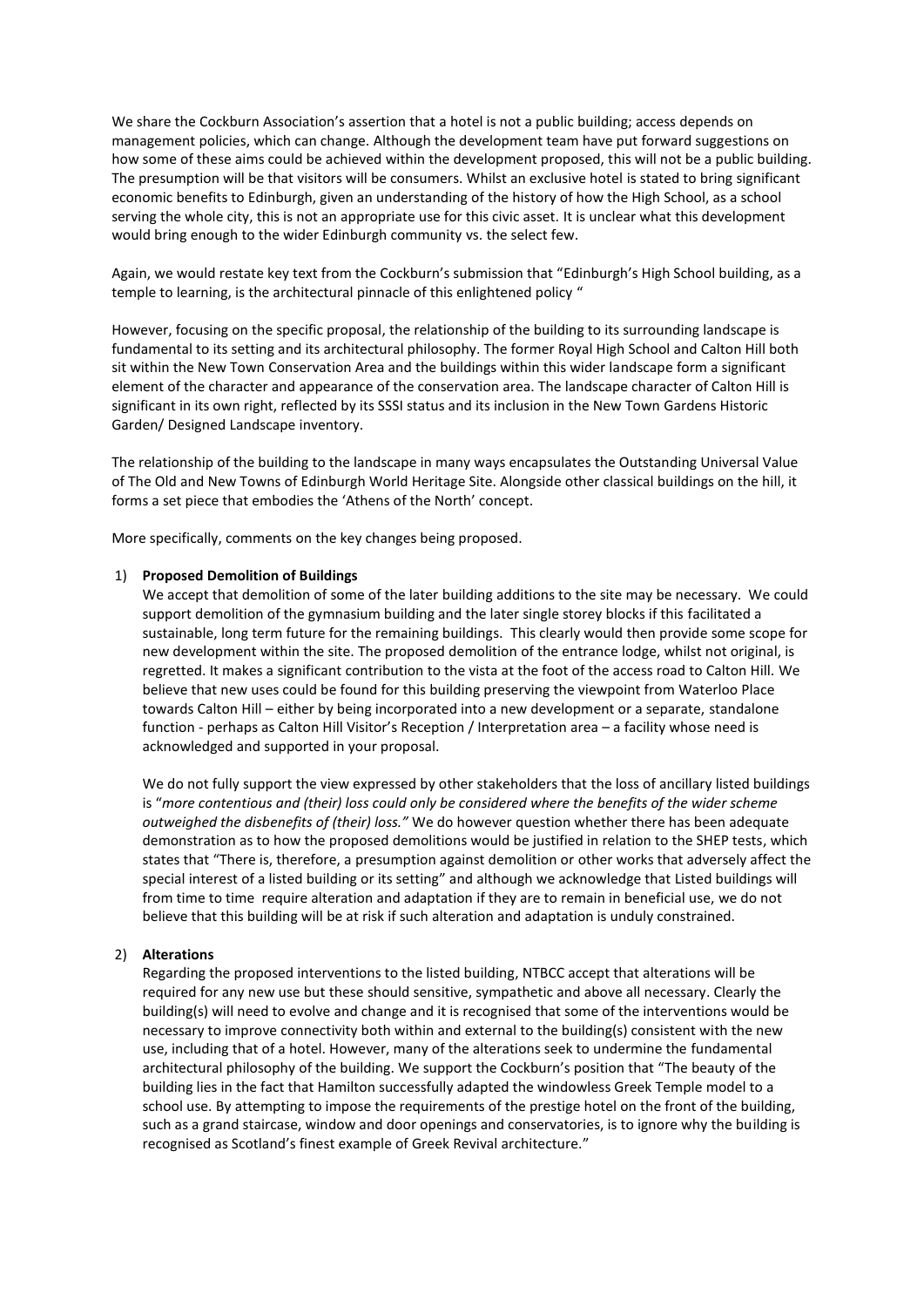The proposed windows in the portico appear to be fundamental to the concept of the hotel foyer and a spectacular arrivals space for hotel guests. We could not support this intervention for the reasons stated above. This would also imply, inevitably, some kind of safety railings which would inevitably spawn chairs, tables and with other associated hotel paraphernalia., all beyond any planning control. Again, we support the Cockburn's position, "Rather than hotel guests enjoying the view, they would be the view, and centre stage. These issues are irreconcilable."

#### 3) **Scale of Development**

As a consequence of the proposed demolition to the listed buildings, the scheme involves new development within the site, consistent with the aims of creating a prestigious hotel. It is our understanding that the commercial viability of the hotel development has, as a key requirement, a minimum floor space that has been set arguably above the maximum that the current site can support. Therefore, despite various options being explored as to how best to fit the necessary scale within the site, for example – by a higher building on the eastern terrace, we remain firmly of the opinion that the quantum of development required by a hotel of this nature cannot be accommodated on the site in a manner that achieves an acceptable setting in this location. The site is not large for a development of this nature and the location for any new development is restricted with no scope to push development significantly back from the listed building. The new development remains too visible within the site context, the setting, landscape, architectural composition of the listed building and key views. In summary, the proposal is not respectful of the listed building and, as such, is both unviable and unacceptable.

We note and support Historic Scotland's view that the western terrace should remain undeveloped so as to afford a side view of Hamilton's building. The current proposal for the development on the western terrace as presented at the March Public Exhibition destroys the view of the Royal High School site and Calton Hill and , in our view, severely compromises the current spatial arrangement between all of these buildings, including St Andrews' House to the south.

### 4) **Proposed Justification**

NTBCC acknowledge that a key benefit of the proposal (and its primary justification ?) is in preventing further damage to the existing buildings from less than adequate maintenance over the past few decades. However, the City of Edinburgh Council has historically demonstrated with other important public buildings that this can be prevented by applying their existing enforcement process for Listed Buildings. We would argue that at this time, this is not an effective process and not only does CEC not always enforce this on others appropriately , it would also seem to fail to meet its own standards and maintain its buildings such as this one in a reasonable state of good repair.

We therefore do not accept the primary justification for accepting this scheme. We would acknowledge however that developing alternates, obtaining the necessary funding in a timely manner would be challenging and we regret that no such initiatives are currently being progressed…...

## 5) **Sustainability**

We note that the proposal is for a high end or "6\* hotel"- however, from a planning perspective, it is not possible to guarantee that this would be the case even by applying strenuous conditions. In actuality, the permission if granted would cover Hotel and Hostel use (Class 7). There is no guarantee, nor could one be given by anyone involved that the operator will be a 6\* hotel either initially or in the longer term. In addition, as stated by the Cockburn, "the notion that the site could accommodate hotel use has been untested in capacity terms until now." NTBCC's concern therefore would be that either the commercial viability of the proposed hotel is not achieved either due to higher initial costs or longer term changes in the economic environment, by which time, the buildings have been modified or demolished with (in our view) inappropriate additions but a longer term, sustainable use for the remaining buildings has not been achieved. This again leads NTBCC to not support the proposed, irreversible changes.

In summary, NTBCC is deeply concerned that the proposal for the site to accommodate a prestige hotel, of the scale which you have specified and presented so far, will have a detrimental impact on the special architectural and historic interest in the listed building from the combined and cumulative impacts of both the alterations to the listed building and the new development.